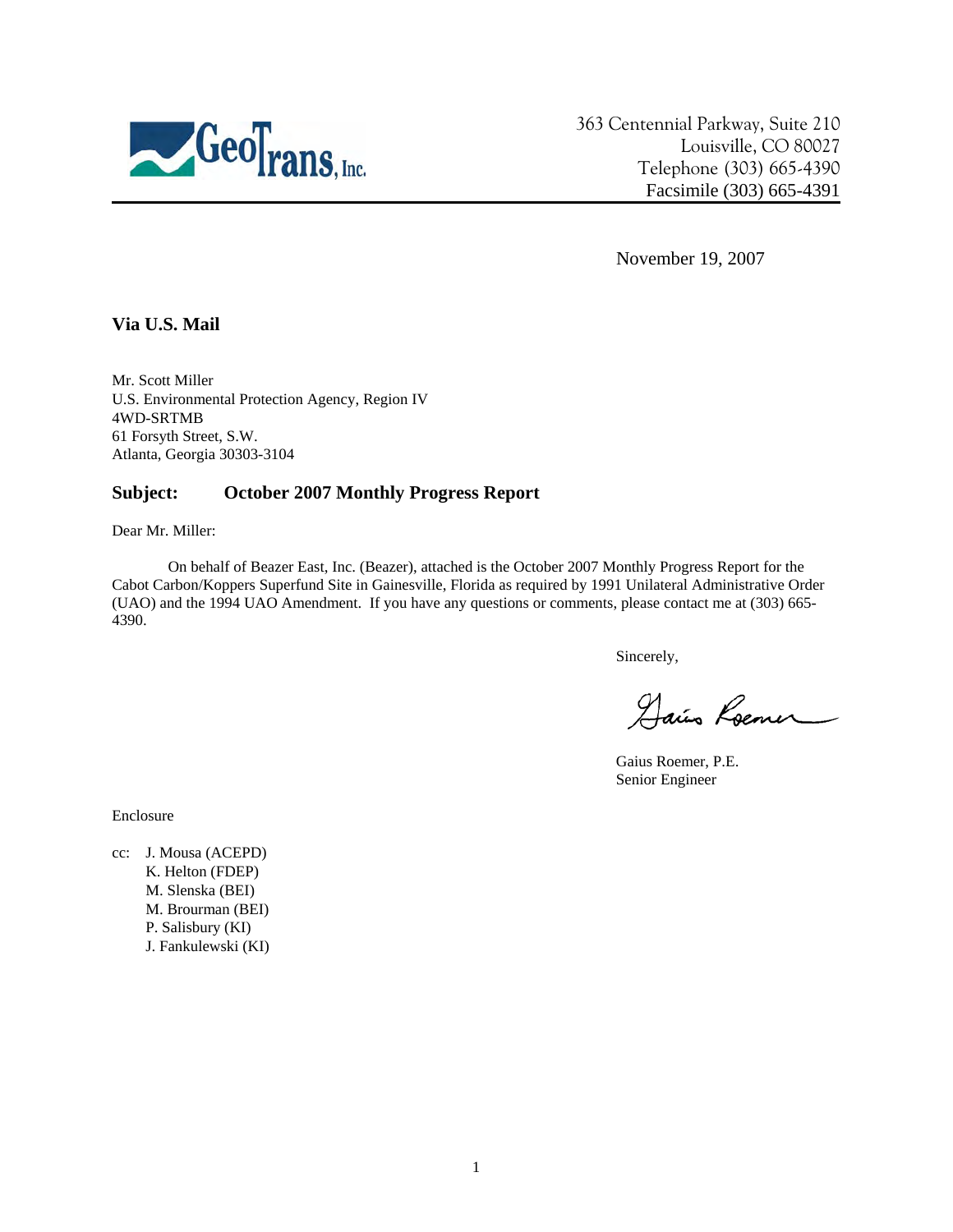# **October 2007 MONTHLY PROGRESS REPORT Cabot Carbon/Koppers Superfund Site GAINESVILLE, FLORIDA**

#### **1. DESCRIPTION OF ACTIONS TAKEN TO COMPLY WITH THE UNILATERAL ADMINISTRATIVE ORDER (MARCH 1991) AND ESTIMATE OF THE PERCENTAGE OF THE RD/RA COMPLETED:**

- Beazer's Operation and Maintenance (O&M) Contractor performed routine treatment plant operation and maintenance services for the ground water remedial system.
- Second Five-Year Review Report recommendations are being performed through 2007.

#### **2. SUMMARY OF RESULTS OF SAMPLING AND TESTS AND ALL OTHER DATA DURING THE MONTH:**

- Instantaneous flow rates and totalizer volumes were measured in each extraction well.
- 12.3 gallons of NAPL were bailed from the Hawthorn Group wells during the past month (3 recovery events), and a total of 218.96 gallons have been bailed since the start of the NAPL recovery program in June 19, 2004. The two-week recovery schedule was started October 25, 2005.
- A total of 1,138,000 gallons of ground water were recovered by the existing extraction system, treated and discharged to the Gainesville Regional Utilities (GRU) during this past month (operating period of 757.4 hours). The average recovery rate for the month was approximately 25.0 gallons per minute (gpm).

## **3. SUMMARY OF ALL PLANS, REPORTS, DELIVERABLES AND PROCEDURES COMPLETED:**

- Completed monthly maintenance check.
- Inspected piezometers, extraction wells, piping, valves, treatment plant vessels and controls, buildings and grounds.
- Repaired/replaced EW-10 pump.
- Vacuumed stormwater from well houses.
- Clean static mixer and ferric chloride pump.
- All offsite Hawthorn monitoring wells have been completed and developed except HG-22D.
- Submitted a revised surface soil sampling data report
- Submitted a report on the installation and testing of new Floridan Aquifer wells
- Held a working session with USEPA to identify and screen technologies for potential use in the comprehensive Site remedy

#### **4. PROJECTED WORK FOR THE NEXT MONTH (NOVEMBER 2007) WITH SCHEDULE CONSIDERATIONS:**

(Please see the attached draft schedule. Note that this is a working schedule and is likely to change.)

- Measure instantaneous flow rates and totalizer volumes for each extraction well.
- Continue NAPL removal from Hawthorn Group wells on a two-week schedule.
- Submit 3rd quarter Upper Floridan Sampling Report.
- Continue well installation activities at HG-22D.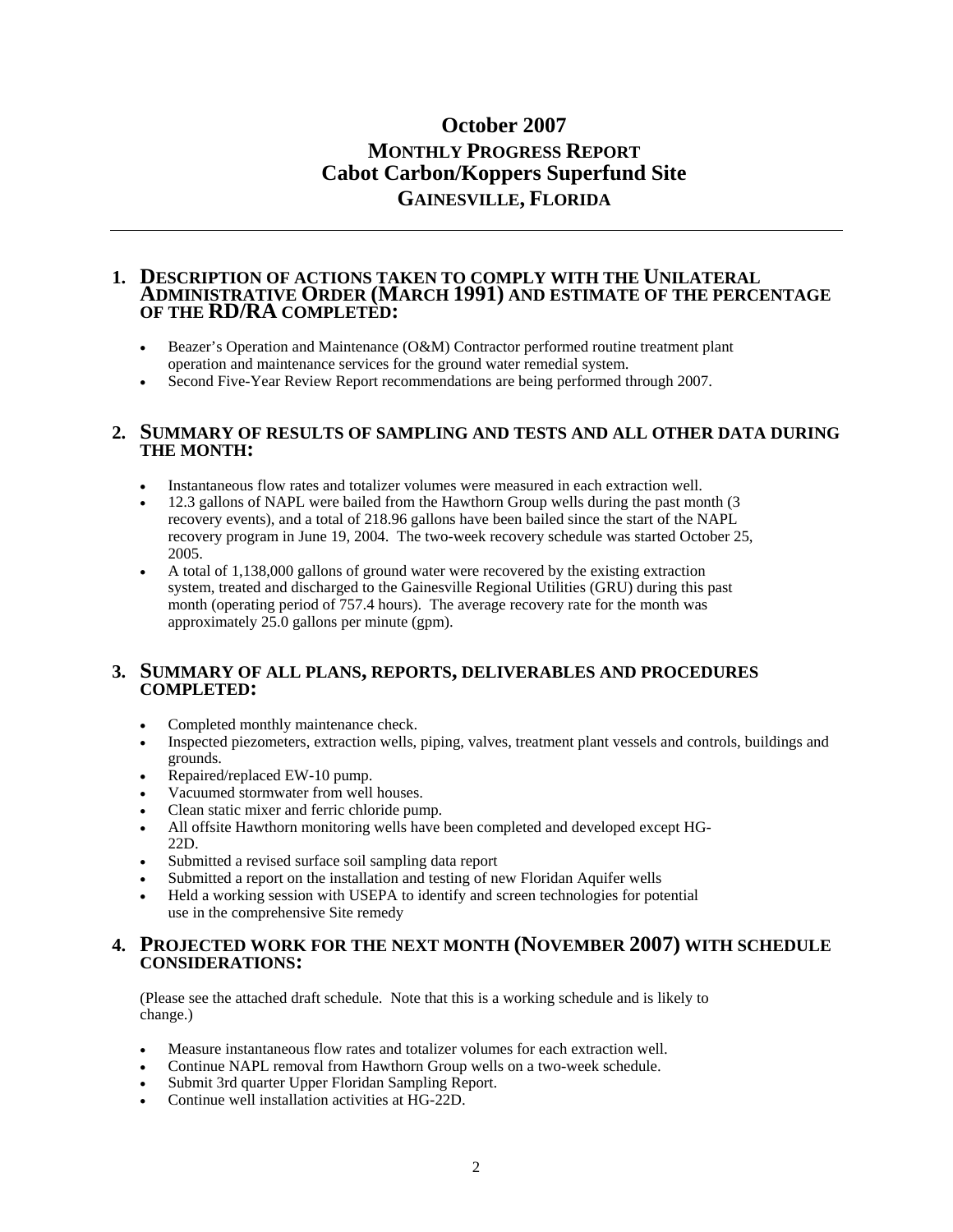- Continue Hawthorn NAPL recovery pilot test construction activities.
- Continue ISBS pilot test preparation activities.

### **5. SUMMARY OF PROBLEMS OR POTENTIAL PROBLEMS AND ACTUAL OR ANTICIPATED DELAYS ENCOUNTERED DURING THE MONTH:**

• A public-utility sewer line was accidentally damaged during drilling of Hawthorn Group well HG-22D just west of the site property line. The incident has caused minor delays in the drilling program.

# **6. ACTIONS BEING TAKEN TO RECTIFY PROBLEMS OR DELAYS:**

• Gainesville Regional Utilities (GRU) and GeoTrans have communicated frequently regarding the incident at HG-22D.

## **7. SUPPLEMENTAL INFORMATION:**

Please see the attached draft schedule. Note that this is a working schedule and is likely to change.

# **8. CHANGES IN PERSONNEL DURING THIS MONTH:**

• None this reporting period.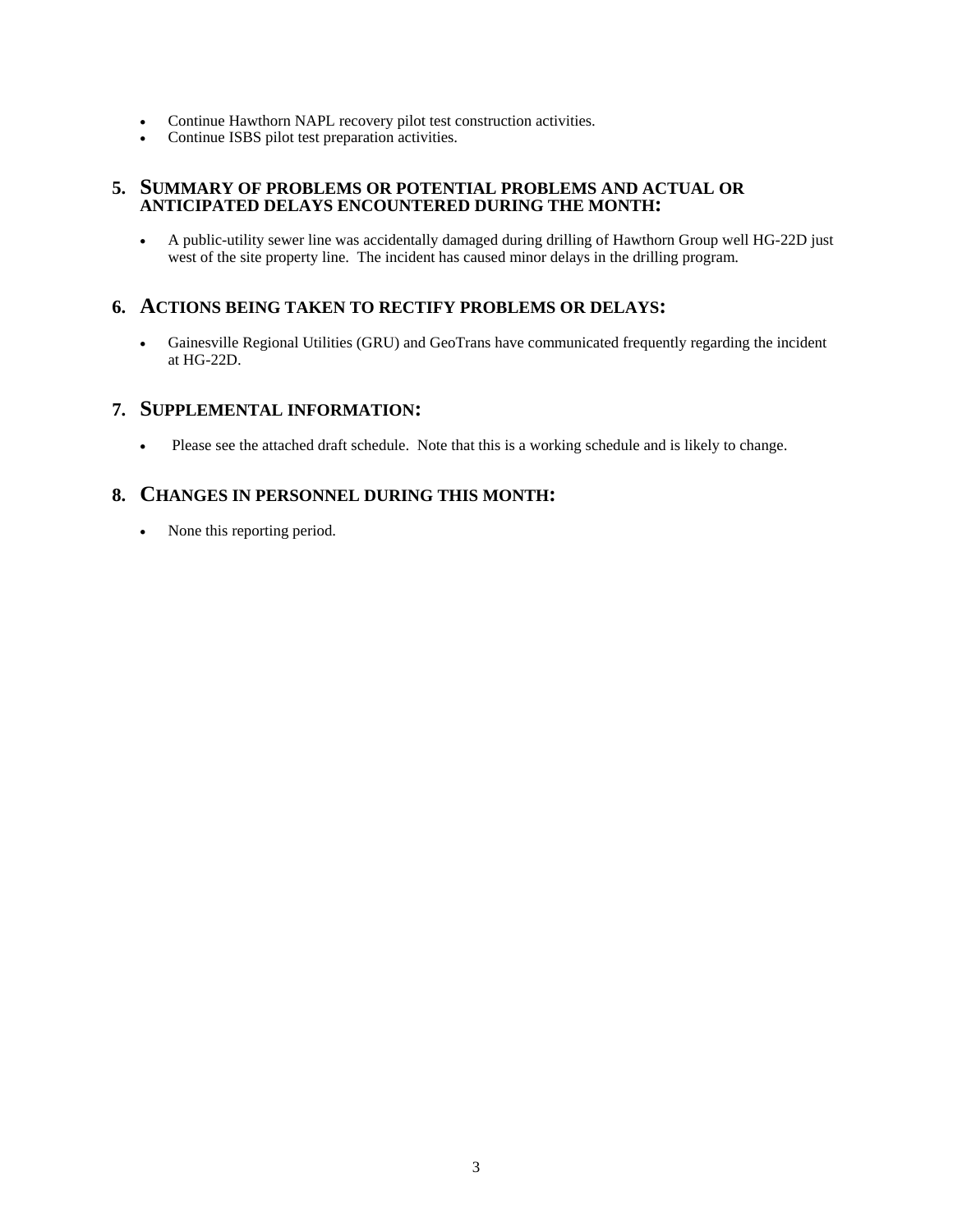|                 |                                                                      |          |          |           | Cabot Carbon/Koppers Site: Combined Beazer USEPA Schedule (DRAFT FOR DISCUSSION)                                                                                                                        |
|-----------------|----------------------------------------------------------------------|----------|----------|-----------|---------------------------------------------------------------------------------------------------------------------------------------------------------------------------------------------------------|
| ID              | Task Name                                                            | Duration | Start    | Finish    | 2006<br>2008<br>Apr   May   Jun   Jul   Aug   Sep   Oct   Nov   Dec   Jan   Feb   Mar   Apr   May   Jun   Jua   Cet   Mar   Apr   May   Jun   Jul   Aug   Sep   Oct   Nov   Dec   Jan   Feb   Mar   Apr |
|                 | Complete 2006 5-Year Review Tasks                                    | 707 days | 5/1/06   | 2/6/09    | 2/6                                                                                                                                                                                                     |
| $\mathbf{2}$    | Recmnd. #1 - Evaluate Surficial Aquifer Extraction System            | 536 days | 8/1/06   | 9/4/08    | 9/4                                                                                                                                                                                                     |
| $\overline{3}$  | <b>Beazer Evaluation</b>                                             | 104 days | 8/1/06   | 12/22/06  |                                                                                                                                                                                                         |
| $\overline{4}$  | Beazer Evaluation Submittal (12/22/06 letter)                        | 0 days   | 12/22/06 | 12/22/06  | 12/22                                                                                                                                                                                                   |
| $5\overline{)}$ | GRU Comments Transmittal (3/27/07 letter)                            | 0 days   | 3/27/07  | 3/27/07   | 3/27                                                                                                                                                                                                    |
| 6               | USEPA Comments Transmittal (4/2/07 email)                            | 0 days   | 4/2/07   | 4/2/07    |                                                                                                                                                                                                         |
| $7\overline{ }$ | Phone Conference: O'Steen/Erickson, After Surficial Resample         | 0 days   | 6/1/07   | 6/1/07    |                                                                                                                                                                                                         |
| 8               | <b>Discuss Surficial Results - Implications on Extraction System</b> | 0 days   | 12/5/07  | 12/5/07   | $-12/5$                                                                                                                                                                                                 |
| 9               | Beazer Prepare Responses & Work Plan                                 | 35 days  | 12/6/07  | 1/28/08   |                                                                                                                                                                                                         |
| 10 <sup>1</sup> | Beazer Submit Responses & Work Plan                                  | 0 days   | 1/28/08  | 1/28/08   |                                                                                                                                                                                                         |
| 11              | <b>Resolution and Approval</b>                                       | 25 days  | 1/29/08  | 3/3/08    |                                                                                                                                                                                                         |
| 12              | <b>USEPA Approval of Work Plan</b>                                   | 0 days   | 3/3/08   | 3/3/08    |                                                                                                                                                                                                         |
| 13              | Beazer Implement Work Plan for System Modifications                  | 130 days | 3/4/08   | 9/4/08    |                                                                                                                                                                                                         |
| 14              |                                                                      |          |          |           |                                                                                                                                                                                                         |
| 15              | Recmnd. #2 - Sediment and Surface Water Sampling                     | 234 days | 5/5/06   | 3/30/07   |                                                                                                                                                                                                         |
| 16              | ACEPD Off-Site Sediment Data 1994-2000 Transmittal                   | 0 days   | 5/5/06   | 5/5/06    | $\bullet$ 5/5                                                                                                                                                                                           |
| 17              | ACEPD Off-Site Water/Sediment Data Sep 2006 Transmittal              | 0 days   | 12/13/06 | 12/13/06  | $\bullet$ 12/13                                                                                                                                                                                         |
| 18              | Beazer Soil & Sediment Data Summary Report Submittal (3/30/07)       | 0 days   | 3/30/07  | 3/30/07   |                                                                                                                                                                                                         |
| 19              | <b>RECOMMENDATION RESPONSE COMPLETED</b>                             | 0 days   | 3/30/07  | 3/30/07   |                                                                                                                                                                                                         |
| 20              |                                                                      |          |          |           |                                                                                                                                                                                                         |
| 21              | Recmnd. #3 - Hawthorn Investigation                                  | 272 days | 11/17/06 | 12/11/07  |                                                                                                                                                                                                         |
| 22              | Beazer Updated Site Stratigraphy Submittal (11/17/06 letter)         | 0 days   | 11/17/06 | 11/17/06  |                                                                                                                                                                                                         |
| 23              | EPA Additional Monitoring Request (3/1/07 letter)                    | 0 days   | 3/1/07   | 3/1/07    | 411/17                                                                                                                                                                                                  |
|                 | Beazer Prepare Hawthorn Investigation Plan                           |          | 3/1/07   | 4/2/07    |                                                                                                                                                                                                         |
| 24              |                                                                      | 23 days  |          |           |                                                                                                                                                                                                         |
| 25              | Beazer Hawthorn Investigation Plan Submittal (3/31/07 Workplan)      | 0 days   | 4/2/07   | 4/2/07    |                                                                                                                                                                                                         |
| 26              | USEPA/Stakeholder Review                                             | 31 days  | 4/3/07   | 5/15/07   |                                                                                                                                                                                                         |
| 27              | ACEPD Comments on Hawthorn Investigation WP (5/9/07 letter)          | 0 days   | 5/9/07   | 5/9/07    | 5/9                                                                                                                                                                                                     |
| 28              | USEPA Comments on Hawthorn Investigation (5/15/07 email)             | 0 days   | 5/15/07  | 5/15/07   |                                                                                                                                                                                                         |
| 29              | <b>Resolution of Issues</b>                                          | 19 days  | 5/16/07  | 6/12/07   |                                                                                                                                                                                                         |
| 30              | Beazer Submit Revised Workplan (6/12/07)                             | 0 days   | 6/12/07  | 6/12/07   |                                                                                                                                                                                                         |
| 31              | USEPA Comment Letter (6/29/07)                                       | 0 days   | 6/29/07  | 6/29/07   |                                                                                                                                                                                                         |
| 32              | Beazer Submit Revised #2 Workplan (7/20/07)                          | 0 days   | 7/20/07  | 7/20/07   |                                                                                                                                                                                                         |
| 33              | USEPA Approval of Work Plan                                          | 0 days   | 8/7/07   | 8/7/07    | $\bigoplus_{1}$ 8/7                                                                                                                                                                                     |
| 34              | Beazer Carry Out Work Plan                                           | 108 days | 7/10/07  | 12/11/07  |                                                                                                                                                                                                         |
| 35              | Subcontracting                                                       | 4 wks    | 7/10/07  | 8/7/07    |                                                                                                                                                                                                         |
| 36              | Mobilization                                                         | 1 wk     | 8/13/07  | 8/17/07   |                                                                                                                                                                                                         |
| $\overline{37}$ | Well Installation & development                                      | 59 days  | 8/20/07  | 11/9/07   |                                                                                                                                                                                                         |
| 38              | <b>Report Preparation &amp; Review</b>                               | 4 wks    | 11/12/07 | 12/11/07  |                                                                                                                                                                                                         |
| 39              | Beazer Submit Hawthorn Investigation Report                          | 0 days   | 12/11/07 | 12/11/07  | 12/11                                                                                                                                                                                                   |
| 40              |                                                                      |          |          |           |                                                                                                                                                                                                         |
| 41              | Recmnd. #4 - Floridan Monitoring                                     | 382 days | 7/10/06  | 1/7/08    | 1/7                                                                                                                                                                                                     |
| 42              | Beazer Prepare Floridan Drilling Report                              | 13 days  | 7/10/06  | 7/26/06   | <sub>⊣</sub> 7/26                                                                                                                                                                                       |
| 43              | Beazer Submit Floridan Drilling Report (7/26/06)                     | 0 days   | 7/26/06  | 7/26/06   | 7/26                                                                                                                                                                                                    |
| 44              | Beazer Prepare Additional Drilling/Testing Workplan                  | 25 days  | 7/17/06  | 8/18/06   | $-8/18$                                                                                                                                                                                                 |
| 45              | Beazer Submit Floridan Drilling Workplan (8/18/07)                   | 0 days   | 8/18/06  | 8/18/06   |                                                                                                                                                                                                         |
| 46              | USEPA Review of Drilling Work Plan                                   | 48 days  | 8/21/06  | 10/25/06  | $-10/25$                                                                                                                                                                                                |
| 47              | USEPA Alternative Floridan Drilling/Testing Plan (10/25/06 letter)   | 0 days   | 10/25/06 | 10/25/06  | 10/25                                                                                                                                                                                                   |
| 48              | Beazer Response to EPA Alternative Plan (12/18/06 letter)            | 0 days   | 12/18/06 | 12/18/06  | 4 12/18                                                                                                                                                                                                 |
| Date: 11/7/07   | Task                                                                 |          |          | Progress  | $\bigcup$<br><b>External Tasks</b><br>Deadline<br>Summary                                                                                                                                               |
|                 | <b>Current/In-Progress Item</b><br><b>Completed Major Task</b>       |          |          |           |                                                                                                                                                                                                         |
|                 | Split                                                                |          |          | Milestone | External Milestone<br><b>Project Summary</b>                                                                                                                                                            |

| Feb<br>n                      | Mar                | Apr | May                     | Jun | 2008<br>Jul | Aug | Sep | Oct | $\sqrt{\frac{Nov}{\text{Dec}}}$ | $\frac{1}{\text{Jan}}$ |  | Feb   Mar   Apr<br>2/6 |
|-------------------------------|--------------------|-----|-------------------------|-----|-------------|-----|-----|-----|---------------------------------|------------------------|--|------------------------|
|                               |                    |     |                         |     |             |     | 9/4 |     |                                 |                        |  |                        |
|                               |                    |     |                         |     |             |     |     |     |                                 |                        |  |                        |
|                               |                    |     |                         |     |             |     |     |     |                                 |                        |  |                        |
|                               |                    |     |                         |     |             |     |     |     |                                 |                        |  |                        |
|                               |                    |     |                         |     |             |     |     |     |                                 |                        |  |                        |
| $\frac{1}{2}$ <sup>1/28</sup> |                    |     |                         |     |             |     |     |     |                                 |                        |  |                        |
|                               | h<br>$\frac{3}{3}$ |     |                         |     |             |     |     |     |                                 |                        |  |                        |
|                               |                    |     |                         |     |             |     |     |     |                                 |                        |  |                        |
|                               |                    |     |                         |     |             |     |     |     |                                 |                        |  |                        |
|                               |                    |     |                         |     |             |     |     |     |                                 |                        |  |                        |
|                               |                    |     |                         |     |             |     |     |     |                                 |                        |  |                        |
|                               |                    |     |                         |     |             |     |     |     |                                 |                        |  |                        |
|                               |                    |     |                         |     |             |     |     |     |                                 |                        |  |                        |
|                               |                    |     |                         |     |             |     |     |     |                                 |                        |  |                        |
|                               |                    |     |                         |     |             |     |     |     |                                 |                        |  |                        |
|                               |                    |     |                         |     |             |     |     |     |                                 |                        |  |                        |
|                               |                    |     |                         |     |             |     |     |     |                                 |                        |  |                        |
|                               |                    |     |                         |     |             |     |     |     |                                 |                        |  |                        |
|                               |                    |     |                         |     |             |     |     |     |                                 |                        |  |                        |
|                               |                    |     |                         |     |             |     |     |     |                                 |                        |  |                        |
|                               |                    |     |                         |     |             |     |     |     |                                 |                        |  |                        |
|                               |                    |     |                         |     |             |     |     |     |                                 |                        |  |                        |
|                               |                    |     |                         |     |             |     |     |     |                                 |                        |  |                        |
| 1                             |                    |     |                         |     |             |     |     |     |                                 |                        |  |                        |
| 1/7                           |                    |     |                         |     |             |     |     |     |                                 |                        |  |                        |
|                               |                    |     |                         |     |             |     |     |     |                                 |                        |  |                        |
|                               |                    |     |                         |     |             |     |     |     |                                 |                        |  |                        |
|                               |                    |     |                         |     |             |     |     |     |                                 |                        |  |                        |
|                               |                    |     |                         |     |             |     |     |     |                                 |                        |  |                        |
| Deadline                      |                    |     | $\overline{\mathbb{C}}$ |     |             |     |     |     |                                 |                        |  |                        |
|                               |                    |     |                         |     |             |     |     |     |                                 |                        |  |                        |
|                               |                    |     |                         |     |             |     |     |     |                                 |                        |  | Page 1                 |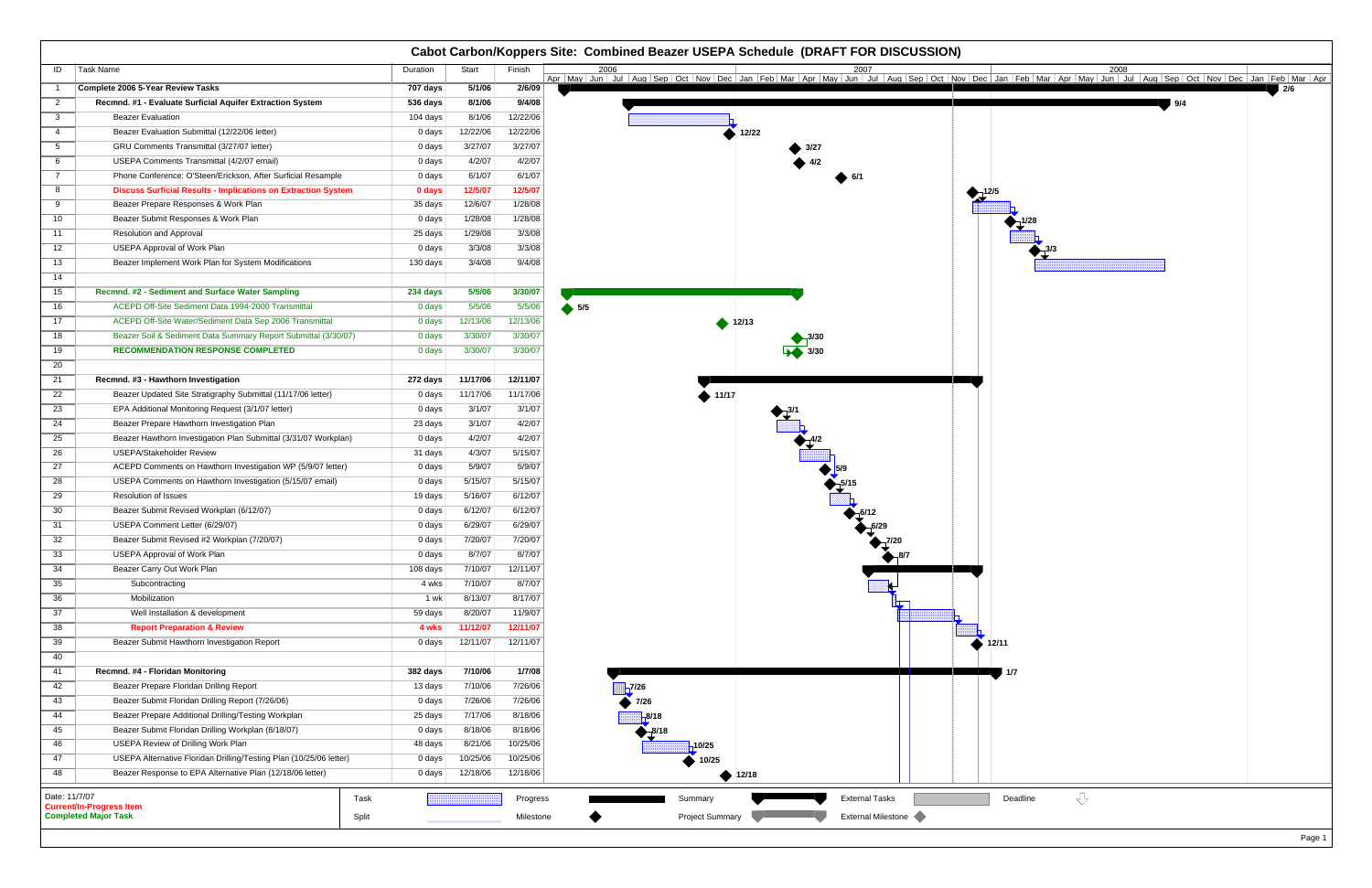|               |                                                                    |          |                              |           | Cabot Carbon/Koppers Site: Combined Beazer USEPA Schedule (DRAFT FOR DISCUSSION)                                                                                                                                                             |
|---------------|--------------------------------------------------------------------|----------|------------------------------|-----------|----------------------------------------------------------------------------------------------------------------------------------------------------------------------------------------------------------------------------------------------|
| ID            | Task Name                                                          | Duration | Start                        | Finish    | 2006<br>2008<br>2007                                                                                                                                                                                                                         |
| 49            | Beazer Agrees to Perform Hydraulic Testing (3/1/07 letter)         | 0 days   | 3/1/07                       | 3/1/07    | Apr   May   Jun   Jul   Aug   Sep   Oct   Nov   Dec   Jan   Feb   Mar   Apr   May   Jun   Jul   Aug   Sep   Oct   Nov   Dec   Jan   Feb   Mar   Apr   May   Jun   Jul   Aug   Sep   Oct   Nov   Dec   Jan   Feb   Mar   Apr<br>$\bullet$ 3/1 |
| 50            | Beazer Conduct Modified Aug 18 2006 Workplan                       | 222 days | 12/11/06                     | 10/22/07  |                                                                                                                                                                                                                                              |
| 51            | Drilling, Installation, Testing                                    | 152 days | 12/11/06                     | 7/13/07   |                                                                                                                                                                                                                                              |
| 52            | Sampling                                                           | 5 days   | 7/16/07                      | 7/20/07   |                                                                                                                                                                                                                                              |
| 53            | Analysis                                                           | 20 days  | 7/23/07                      | 8/17/07   |                                                                                                                                                                                                                                              |
| 54            | Report Prep & Review                                               | 45 days  | 8/20/07                      | 10/22/07  |                                                                                                                                                                                                                                              |
| 55            | Beazer Submit Floridan Supplemental Analysis Report                | 0 days   | 9/17/07                      | 9/17/07   | $\bullet$ 9/17                                                                                                                                                                                                                               |
| 56            | Beazer Submit Floridan Drilling & Analysis Reports                 | 0 days   | 10/22/07                     | 10/22/07  |                                                                                                                                                                                                                                              |
| 57            | <b>USEPA/Stakeholder Review</b>                                    | 25 days  | 10/23/07                     | 11/28/07  |                                                                                                                                                                                                                                              |
| 58            | Resolution of Remaining Issues                                     | 25 days  | 11/29/07                     | 1/7/08    |                                                                                                                                                                                                                                              |
| 59            |                                                                    |          |                              |           |                                                                                                                                                                                                                                              |
| 60            | Recmnd. #5 - Pilot Studies and Interim Measures                    | 707 days | 5/1/06                       | 2/6/09    | l 2/6                                                                                                                                                                                                                                        |
| 61            | Hawthorn DNAPL Rec. Pilot/IM                                       | 368 days | 11/17/06                     | 4/28/08   | $\Box$<br>$\Box$<br>4/28                                                                                                                                                                                                                     |
| 62            | USEPA Approval to Proceed with 12/23/04 Workplan (11/17/06 letter) | 0 days   | 11/17/06                     | 11/17/06  | 11/17                                                                                                                                                                                                                                        |
| 63            | Resolution of Permitting & Comments                                | 107 days | 11/17/06                     | 4/17/07   |                                                                                                                                                                                                                                              |
| 64            | FDEP UIC Permit Exemption                                          | 0 days   | 4/25/07                      | 4/25/07   |                                                                                                                                                                                                                                              |
| 65            | Beazer Prepare Revised Workplan                                    | 20 days  | 4/25/07                      | 5/22/07   |                                                                                                                                                                                                                                              |
| 66            | Beazer Submit Revised Workplan                                     | 0 days   | 5/22/07                      | 5/22/07   | $\bigotimes_{1}^{5/22}$                                                                                                                                                                                                                      |
| 67            | Beazer Conduct Workplan                                            | 236 days | 5/23/07                      | 4/28/08   |                                                                                                                                                                                                                                              |
| 68            | Design & Procure                                                   | 40 days  | 5/23/07                      | 7/19/07   |                                                                                                                                                                                                                                              |
| 69            | Mobilize                                                           | 5 days   | 8/13/07                      | 8/17/07   |                                                                                                                                                                                                                                              |
| 70            | <b>Field Install</b>                                               | 95 days  | 8/20/07                      | 1/7/08    | -1/7                                                                                                                                                                                                                                         |
| 71            | <b>Operational Period</b>                                          | 45 days  | 1/8/08                       | 3/10/08   | $-3/10$                                                                                                                                                                                                                                      |
| 72            | <b>Prepare Report</b>                                              | 35 days  | 3/11/08                      | 4/28/08   | 4/28                                                                                                                                                                                                                                         |
| 73            | <b>Beazer Submit Report</b>                                        | 0 days   | 4/28/08                      | 4/28/08   | $\rightarrow$<br>4/28                                                                                                                                                                                                                        |
| 74            | <b>ISBS Pilot/IM</b>                                               | 546 days | 5/1/06                       | 6/16/08   | 6/16                                                                                                                                                                                                                                         |
| 75            | USEPA/Stakeholder Review of 4/22/05 Work Plan                      | 238 days | 5/1/06                       | 3/29/07   | $-3/29$                                                                                                                                                                                                                                      |
| 76            | USEPA Transmittal of USACE Analysis (at 3/29/07 meeting)           | 0 days   | 3/29/07                      | 3/29/07   |                                                                                                                                                                                                                                              |
| 77            | Resolution of Path Forward                                         | 42 days  | 3/30/07                      | 5/29/07   |                                                                                                                                                                                                                                              |
| 78            | EPA Approval of ISBS Workplan (Miller email, 5/26/07)              | 0 days   | 5/29/07                      | 5/29/07   | 5/29                                                                                                                                                                                                                                         |
| 79            | UIC Information Submittal to FDEP                                  | 0 days   | 8/7/07                       | 8/7/07    | ● 8/7                                                                                                                                                                                                                                        |
| 80            | Revised Workplan & UIC Variance Request                            | 0 days   | 10/8/07                      | 10/8/07   | $-10.8$                                                                                                                                                                                                                                      |
| 81            | <b>FDEP UIC Variance Review Process</b>                            | 13 wks   | 10/8/07                      | 1/11/08   | $\blacktriangleright$                                                                                                                                                                                                                        |
| 82            | FDEP UIC Permit Exeption Granted                                   | 0 days   | 1/11/08                      | 1/11/08   | $\sum_{1/11}$                                                                                                                                                                                                                                |
| 83            | <b>Conduct Workplan</b>                                            | 243 days | 7/2/07                       | 6/16/08   |                                                                                                                                                                                                                                              |
| 84            | Final Design & Procurement                                         | 1 mon    | 7/2/07                       | 8/1/07    |                                                                                                                                                                                                                                              |
| 85            | <b>Baseline Sampling &amp; Construction</b>                        | 6 wks    | 9/7/07                       | 10/18/07  |                                                                                                                                                                                                                                              |
| 86            | <b>ISBS Implementation</b>                                         | 2 wks    | 1/14/08                      | 1/25/08   |                                                                                                                                                                                                                                              |
| 87            | First Sampling Event & Analysis                                    | 8 wks    | 1/28/08                      | 3/21/08   |                                                                                                                                                                                                                                              |
| 88            | Second Sampling Event & Analysis                                   | 8 wks    | 3/24/08                      | 5/16/08   |                                                                                                                                                                                                                                              |
| 89            | Report Prep & Review                                               | 4 wks    | 5/19/08                      | 6/16/08   |                                                                                                                                                                                                                                              |
| 90            | Beazer Submit ISBS Pilot Study Report                              | 0 days   | 6/16/08                      | 6/16/08   | 6/16                                                                                                                                                                                                                                         |
| 91            | <b>Surficial DNAPL Recovery Pilot/IM</b>                           | 490 days | 3/1/07                       | 2/6/09    |                                                                                                                                                                                                                                              |
| 92            | Beazer Prepare Work Plan                                           | 150 days | 3/1/07                       | 10/1/07   |                                                                                                                                                                                                                                              |
| 93            | <b>Beazer Submit Work Plan</b>                                     | 0 days   | 2/11/08                      | 2/11/08   |                                                                                                                                                                                                                                              |
| 94            | USEPA/FDEP/Stakeholder Review                                      | 25 days  | 2/12/08                      | 3/17/08   |                                                                                                                                                                                                                                              |
| 95            | Resolution of Issues                                               | 25 days  | 3/18/08                      | 4/21/08   |                                                                                                                                                                                                                                              |
| 96            | <b>USEPA Approval</b>                                              | 0 days   | 4/21/08                      | 4/21/08   | $\bigoplus_{1}^{4/21}$                                                                                                                                                                                                                       |
| Date: 11/7/07 | Task<br><b>Current/In-Progress Item</b>                            |          |                              | Progress  | $\overline{\mathcal{L}}$<br><b>External Tasks</b><br>Deadline<br>Summary                                                                                                                                                                     |
|               | <b>Completed Major Task</b><br>Split                               |          | ,,,,,,,,,,,,,,,,,,,,,,,,,,,, | Milestone | External Milestone<br><b>Project Summary</b>                                                                                                                                                                                                 |

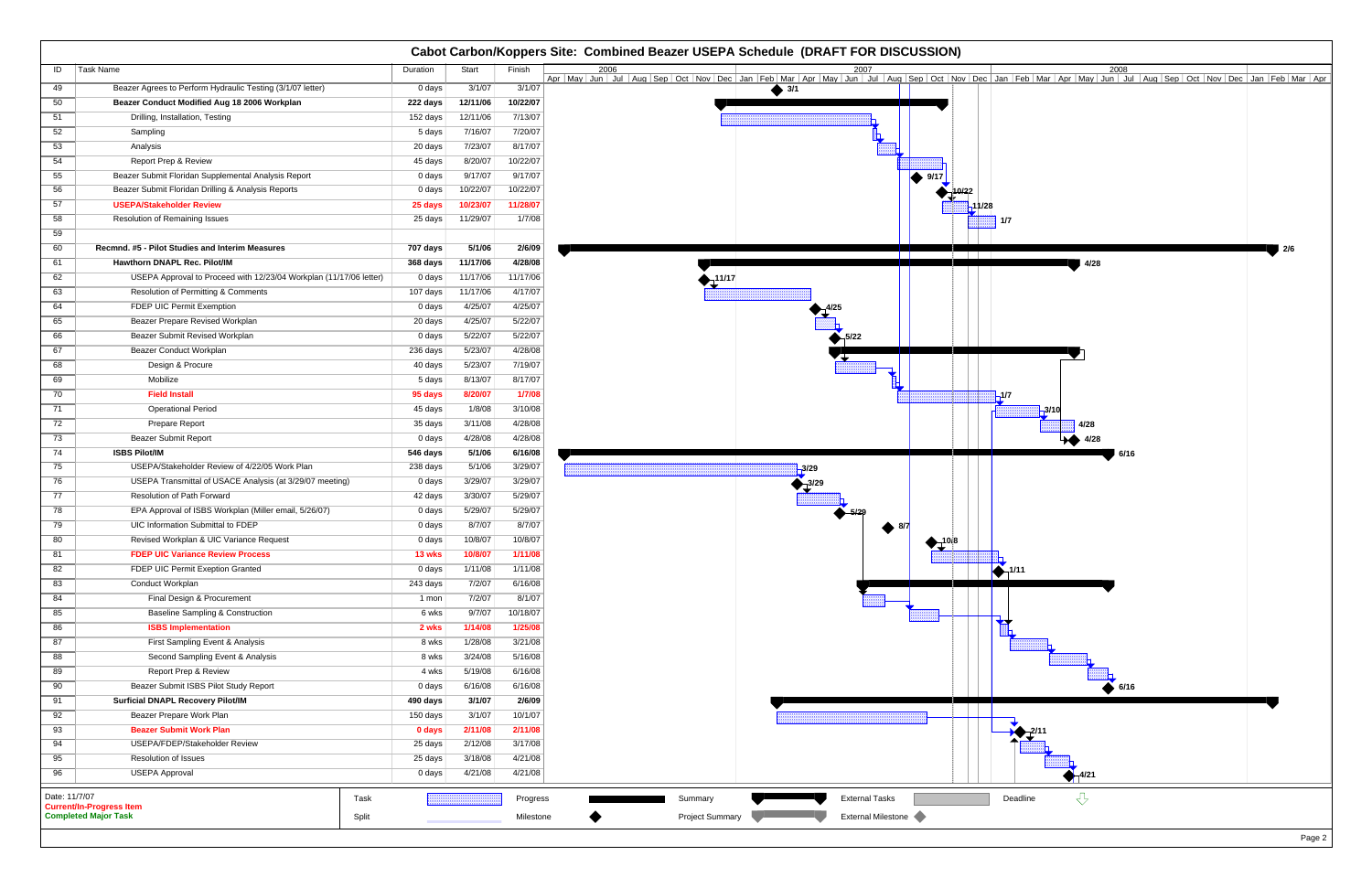|                  |                                                                       |          |                              |           | Cabot Carbon/Koppers Site: Combined Beazer USEPA Schedule (DRAFT FOR DISCUSSION)                                                                                                                                            |
|------------------|-----------------------------------------------------------------------|----------|------------------------------|-----------|-----------------------------------------------------------------------------------------------------------------------------------------------------------------------------------------------------------------------------|
| ID               | Task Name                                                             | Duration | Start                        | Finish    | 2006<br>2008<br>2007                                                                                                                                                                                                        |
| 97               | <b>UIC Permit Exemption</b>                                           | 0 days   | 4/21/08                      | 4/21/08   | Apr   May   Jun   Jul   Aug   Sep   Oct   Nov   Dec   Jan   Feb   Mar   Apr   May   Jun   Jul   Aug   Sep   Oct   Nov   Dec   Jan   Feb   Mar   Apr   May   Jun   Jul   Aug   Sep   Oct   Nov   Dec   Jan   Feb   Mar   Apr |
| 98               | <b>Beazer Conduct Workplan</b>                                        | 200 days | 4/22/08                      | 2/6/09    | 4/21                                                                                                                                                                                                                        |
| 99               | <b>Beazer Submit Report</b>                                           | 0 days   | 2/6/09                       | 2/6/09    |                                                                                                                                                                                                                             |
| 100              |                                                                       |          |                              |           |                                                                                                                                                                                                                             |
| 101              | Recmnd. #6 - Source Delineation & Potential for Downward Migration    | 312 days | 11/17/06                     | 2/8/08    | 2/8                                                                                                                                                                                                                         |
| 102              | Beazer Updated Site Stratigraphy Submittal (11/17/06 letter)          | 0 days   | 11/17/06                     | 11/17/06  | 411/17                                                                                                                                                                                                                      |
| 103              | EPA 4/18/07 Tansmittal of Comments on Recommendation #6               | 0 days   | 4/18/07                      | 4/18/07   | $+4/18$                                                                                                                                                                                                                     |
| 104              | <b>Beazer Response to Comments</b>                                    | 31 wks   | 4/18/07                      | 11/27/07  |                                                                                                                                                                                                                             |
| 105              | Beazer Submit Response to Comments                                    | 0 days   | 11/27/07                     | 11/27/07  | 11/27                                                                                                                                                                                                                       |
| 106              | Resolution of Remaining Issues                                        | 50 days  | 11/28/07                     | 2/8/08    |                                                                                                                                                                                                                             |
| 107              |                                                                       |          |                              |           |                                                                                                                                                                                                                             |
| 108              | Recmnd. #7 - Arsenic Evaluation                                       | 355 days | 7/10/06                      | 11/26/07  | 11/26                                                                                                                                                                                                                       |
| 109              | <b>Beazer Prepare Arsenic Evaluation</b>                              | 189 days | 7/10/06                      | 3/30/07   | $-3/30$                                                                                                                                                                                                                     |
| 110              | Beazer Submit Arsenic Evaluation Report (3/30/07)                     | 0 days   | 3/30/07                      | 3/30/07   | $-3/30$                                                                                                                                                                                                                     |
| 111              | <b>RECOMMENDATION RESPONSE COMPLETED</b>                              | 0 days   | 3/30/07                      | 3/30/07   |                                                                                                                                                                                                                             |
| 112              | USEPA Agreement & Comment on Report (5/15/07 email)                   | 0 days   | 5/15/07                      | 5/15/07   |                                                                                                                                                                                                                             |
| 113              | <b>Beazer Response to Comments</b>                                    | 27 wks   | 5/15/07                      | 11/26/07  |                                                                                                                                                                                                                             |
| 114              | Beazer Submit Response to Comments                                    | 0 days   | 11/26/07                     | 11/26/07  | 11/26                                                                                                                                                                                                                       |
| 115              |                                                                       |          |                              |           |                                                                                                                                                                                                                             |
| 116              | Recmnd. #9 - Surficial Well Redevelopment & Sampling                  | 357 days | 7/10/06                      | 11/28/07  | 11/28                                                                                                                                                                                                                       |
| 117              | Beazer Prepare Workplan                                               | 81 days  | 7/10/06                      | 10/30/06  | 10/30                                                                                                                                                                                                                       |
| 118              | Beazer Submit Workplan (10/30/06)                                     | 0 days   | 10/30/06                     | 10/30/06  | $-10/30$                                                                                                                                                                                                                    |
| 119              | <b>USEPA/Stakeholder Review</b>                                       | 28 days  | 10/31/06                     | 12/7/06   |                                                                                                                                                                                                                             |
| 120              | USEPA Comment Letter (12/7/06)                                        | 0 days   | 12/7/06                      | 12/7/06   | $\sum_{127}$                                                                                                                                                                                                                |
| 121              | Beazer Update Workplan                                                | 85 days  | 12/8/06                      | 4/6/07    |                                                                                                                                                                                                                             |
| 122              | Beazer Submit Responses & Revised Workplan (4/6/07)                   | 0 days   | 4/6/07                       | 4/6/07    |                                                                                                                                                                                                                             |
| 123              | <b>USEPA/Stakeholder Review</b>                                       | 36 days  | 4/9/07                       | 5/29/07   |                                                                                                                                                                                                                             |
| 124              | USEPA Approval of Surficial Redevelopment/Sampling Workplan           | 0 days   | 5/29/07                      | 5/29/07   |                                                                                                                                                                                                                             |
| 125              | Beazer Conduct Workplan                                               | 95 days  | 7/16/07                      | 11/28/07  |                                                                                                                                                                                                                             |
| 126              | Redevelopment                                                         | 10 days  | 7/16/07                      | 7/27/07   |                                                                                                                                                                                                                             |
| 127              | Sampling                                                              | 10 days  | 7/30/07                      | 8/10/07   |                                                                                                                                                                                                                             |
| 128              | Analysis                                                              | 15 days  | 8/13/07                      | 8/31/07   |                                                                                                                                                                                                                             |
| 129              | <b>Report Prep &amp; Review</b>                                       | 12 wks   | 9/4/07                       | 11/28/07  |                                                                                                                                                                                                                             |
| 130              | Beazer Submit Data Report                                             | 0 days   | 11/28/07                     | 11/28/07  | 11/28                                                                                                                                                                                                                       |
| 131              |                                                                       |          |                              |           |                                                                                                                                                                                                                             |
| $\frac{132}{ }$  | Recmnd. #11 - Reevaluate COCs                                         | 184 days | 7/31/07                      | 4/21/08   | 14/21                                                                                                                                                                                                                       |
| 133              | Technical Risk Assessment Conference Call                             | 0 days   | 7/31/07                      | 7/31/07   | $\bullet$ 7/31<br>▼▼                                                                                                                                                                                                        |
| $\overline{134}$ | Resolve Path Forward for Risk & Cleanup Criteria                      | 8 wks    | 11/29/07                     | 1/28/08   |                                                                                                                                                                                                                             |
| $\overline{135}$ | USEPA Issue Cleanup Criteria                                          | 0 days   | 4/21/08                      | 4/21/08   | 4/21                                                                                                                                                                                                                        |
| 136              |                                                                       |          |                              |           |                                                                                                                                                                                                                             |
| 137              | Recmnd. #12 - Surface Soil Delineation                                | 328 days | 7/10/06                      | 10/17/07  | 10/17                                                                                                                                                                                                                       |
| 138              | USEPA Review of 2/8/06 Workplan                                       | 39 days  | 7/10/06                      | 8/31/06   |                                                                                                                                                                                                                             |
| 139              | <b>USEPA Comment Letter</b>                                           | 0 days   | 8/31/06                      | 8/31/06   | $\frac{8}{3}$ <sup>8/31</sup>                                                                                                                                                                                               |
| 140              | Beazer Update of Workplan                                             | 17 days  | 9/1/06                       | 9/25/06   |                                                                                                                                                                                                                             |
| 141              | Beazer Submit Comment Responses and Revised Workplan (9/25/06)        | 0 days   | 9/25/06                      | 9/25/06   | 9/25                                                                                                                                                                                                                        |
| 142              | Beazer Update of Workplan Based on Additional Comments (10/31/06)     | 0 days   | 10/31/06                     | 10/31/06  | 10/31                                                                                                                                                                                                                       |
| 143              | Beazer Notification of Intent to Implement Workplan (11/16/06 letter) | 0 days   | 11/16/06                     | 11/16/06  | ↑ 11/16                                                                                                                                                                                                                     |
| 144              | Beazer Conduct Work Plan                                              | 88 days  | 11/28/06                     | 3/30/07   |                                                                                                                                                                                                                             |
| Date: 11/7/07    |                                                                       | Task     |                              | Progress  | $\overline{\mathbb{C}}$<br><b>External Tasks</b><br>Deadline<br>Summary                                                                                                                                                     |
|                  | <b>Current/In-Progress Item</b><br><b>Completed Major Task</b>        | Split    |                              | Milestone | External Milestone<br><b>Project Summary</b>                                                                                                                                                                                |
|                  |                                                                       |          | ,,,,,,,,,,,,,,,,,,,,,,,,,,,, |           |                                                                                                                                                                                                                             |